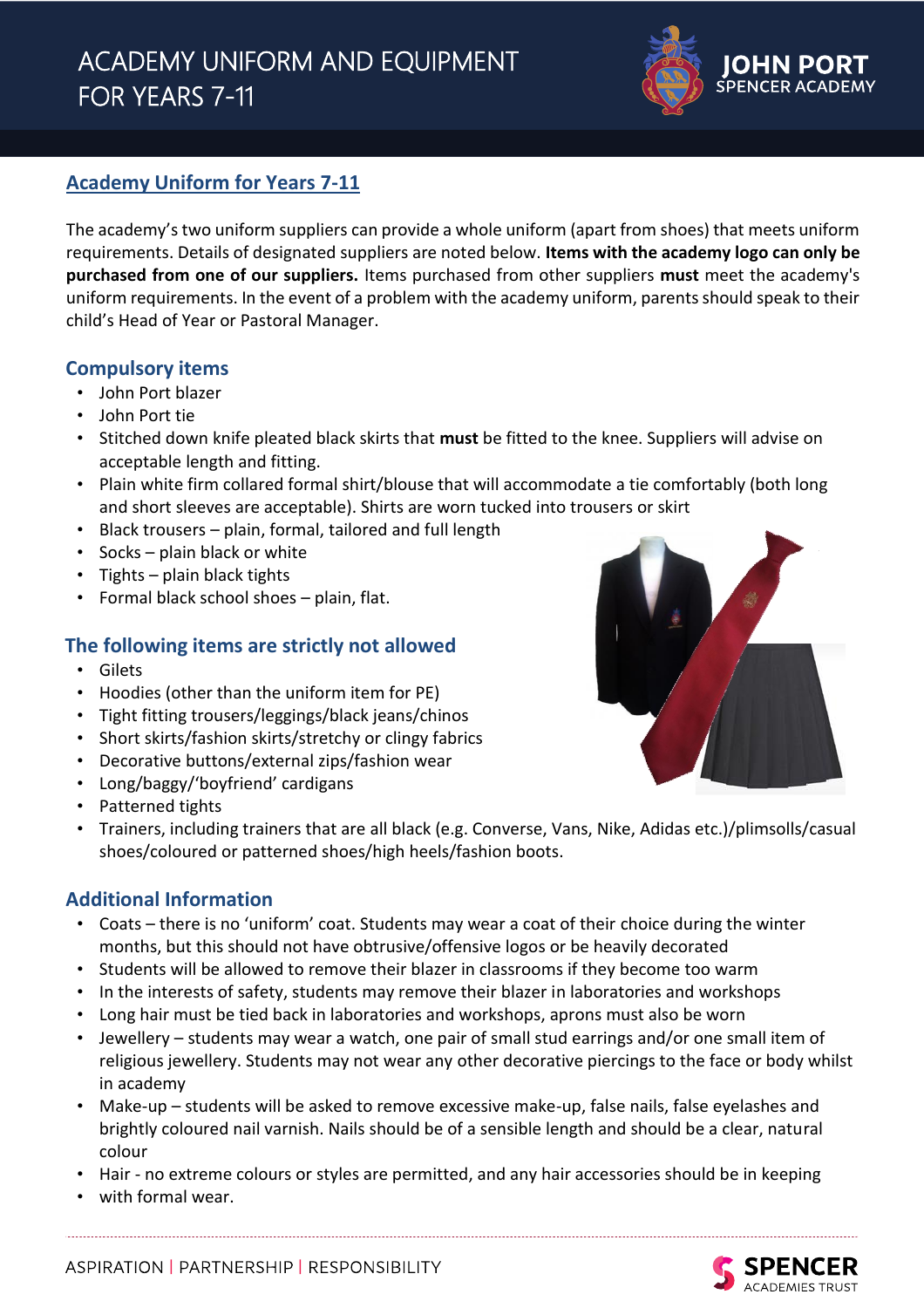

# **Additional Requirements**

- 1 x navy blue or black apron [for use in Design and Technology lessons]
- 1 x black and white check chef's apron [for use in Food Technology]
- 1 x academy ID card and 1 x lanyard [provided by the academy].

# **PE Kit**

# **Compulsory items that may be purchased from the academy's uniform suppliers**

# **Boys – Indoor / fine weather PE kit**

- John Port Spencer Academy PE polo shirt (navy/sky blue with the academy logo)
- John Port Spencer Academy Shorts (navy/sky blue) **or** plain navy shorts
- Sports socks plain navy football socks **or** plain white sports ankle socks

# **Boys ONLY – Additional Outdoor / Rugby / Cold weather PE kit**

• John Port Spencer Academy Rugby shirt navy/sky [this is designed as a cold weather garment as well as a rugby shirt] with the academy logo.

**PLEASE NOTE:** Boys must not purchase the academy PE hoody **instead** of a rugby shirt – as the hoody is **not** suitable for rugby.

# **Girls – Indoor / fine weather PE kit**

- John Port Spencer Academy PE polo shirt (navy/sky blue with the academy logo)
- John Port Spencer Academy Shorts or skort (navy/sky blue) **or** plain navy shorts
- Sports socks plain navy football socks **or** plain white sports ankle socks

# **Girls ONLY – Additional Outdoor / Cold weather PE kit**

• John Port Spencer Academy Rugby shirt navy/sky [this is designed as a cold weather garment] with the academy logo, or**,** alternatively the girls may choose to buy the John Port Spencer Academy hooded sweatshirt with the academy logo **(alternative option for girls as they currently do not do rugby in PE)**

# **Additional compulsory items for Boys and Girls in PE**

- Training shoes for both indoor and outdoor lessons [plimsolls, canvas shoes, pumps and everyday footwear are not permitted].
- Please note that when students use the Astroturf pitch, they should **either** wear trainers or boots with **moulded** studs [not blades] – the PE Department will be able to advise students further on this matter.
- Swimwear suitable one-piece swimsuit for girls and suitable trunks/shorts [above the knee] for boys

# **Additional Recommended Items for PE**

- Shin pads for hockey/football
- Gum shield for hockey/rugby [this may be purchased from the academy]